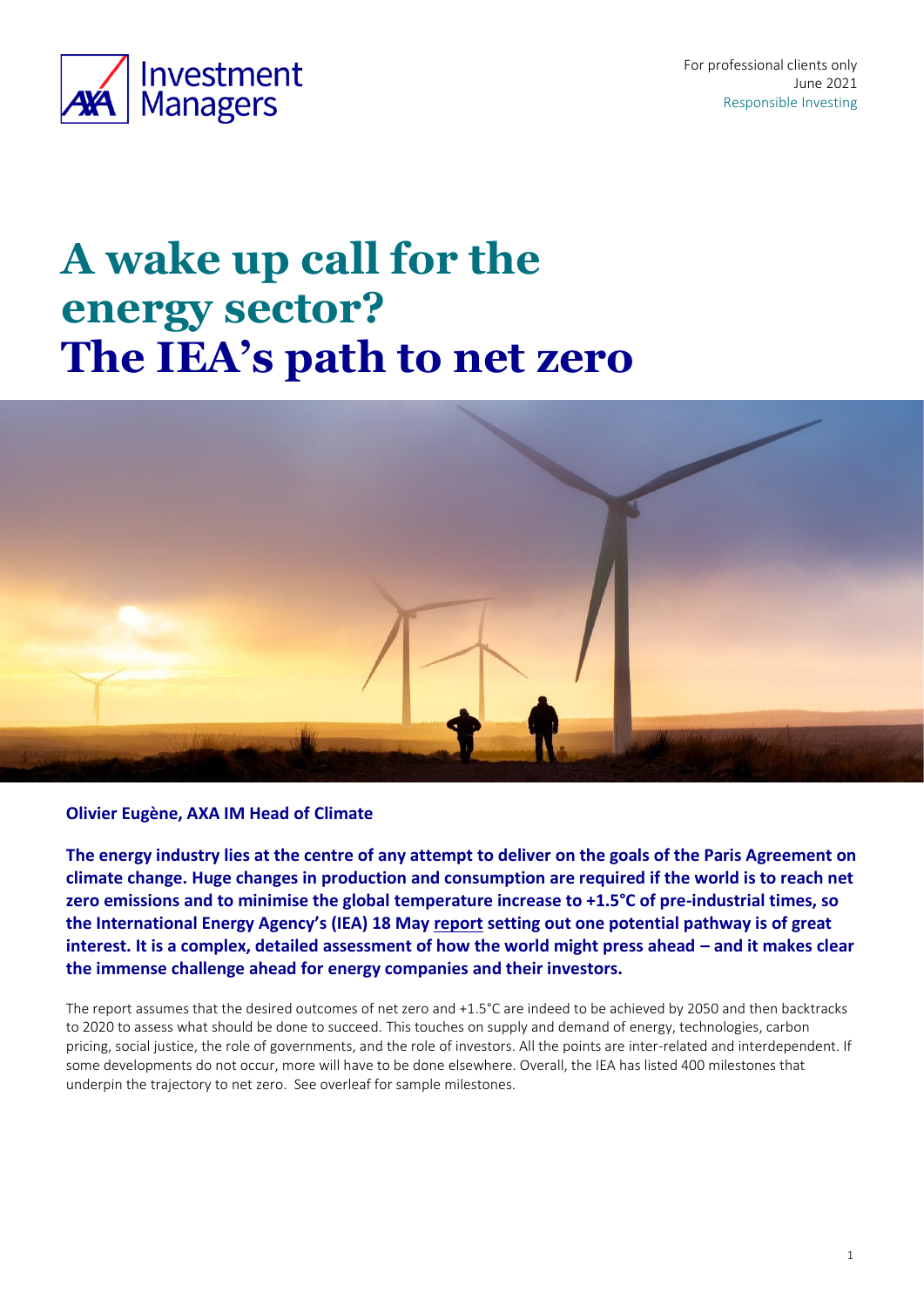

## Figure 1: Examples of International Energy Agency's Milestones (2019-2050)

| A sample of key milestones                                                    |       |               |        |        |        |
|-------------------------------------------------------------------------------|-------|---------------|--------|--------|--------|
|                                                                               | 2019  | 2020          | 2030   | 2040   | 2050   |
| CO2 emissions (in Gigatons)                                                   | 35.9  | 33.9          | 21.2   | 6.3    | 0.0    |
| Energy supply (in exajoules)                                                  | 612   | 587           | 547    | 535    | 543    |
| Share of fossil fuels                                                         | 80%   | 79%           | 62%    | 35%    | 22%    |
| Share of renewables                                                           | 15%   | 16%           | 31%    | 55%    | 67%    |
| Share of nuclear                                                              | 5%    | 5%            | 8%     | 10%    | 11%    |
| Electrical Capacity (in gigawatt)                                             | 7,484 | 7,795         | 14,933 | 26,384 | 33,415 |
| Share of renewables                                                           | 36%   | 38%           | 69%    | 79%    | 80%    |
| Share used for hydrogen electrolysis                                          |       | 0%            | 6%     | 8%     | 10%    |
| Crude oil production (in mnb/d)                                               | 98.0  | 91.0          | 72.0   | 43.0   | 22.0   |
| Market share of OPEC                                                          | 36%   | 34%           | 39%    | 45%    | 52%    |
| CO2 price in developed economies (in $\zeta/t$ )                              |       | 75 (2025)     | 130    | 205    | 250    |
| Capital investments - In USD trillions                                        |       | $2.3^{\circ}$ | 5.0    | 4.8    | 4.5    |
| $\Gamma$ $\Gamma$ $\Lambda$ $\Lambda$ $\Lambda$ $\Lambda$ $\Lambda$ $\Lambda$ |       |               |        |        |        |

#### Source: IEA, AXA-IM

Dr Fatih Birol, Executive Director of the IEA, insists that this is *a* path, not *the* path. It joins other assessments, such as that published by the Intergovernmental Panel on Climate Chang[e in 2018](https://www.ipcc.ch/2018/10/08/summary-for-policymakers-of-ipcc-special-report-on-global-warming-of-1-5c-approved-by-governments/) and should be assessed as a whole package, with individual conclusions not taken out of the broader context. It is not simply about oil and gas, but about the entire energy ecosystem. In our view, the most salient and striking points are as follows:

- Speed is of the essence and the transition needs to accelerate today, with significant progress required by 2030 to achieve the temperature objective
- It is as much about supply as it is about demand, with the steep decline in fossil fuels over the next decades being matched by the deployment of substitutive technologies
- It is mostly about developing more renewable energy (largely electricity), the electrification of whatever can be electrified, creating a hydrogen economy, pushing efficiencies to the fore and capturing emissions that cannot be abated
- It is global. Governments need to be involved, everyone will have to change many habits, it will require trillions of dollars of investment
- One of the IEA's standout conclusions is that there should be no new developments of oil and gas fields from now on. This has generated perhaps the most heated debate, but curiously, an explicit call for a doubling of nuclear electricity capacity has gone down relatively smoothly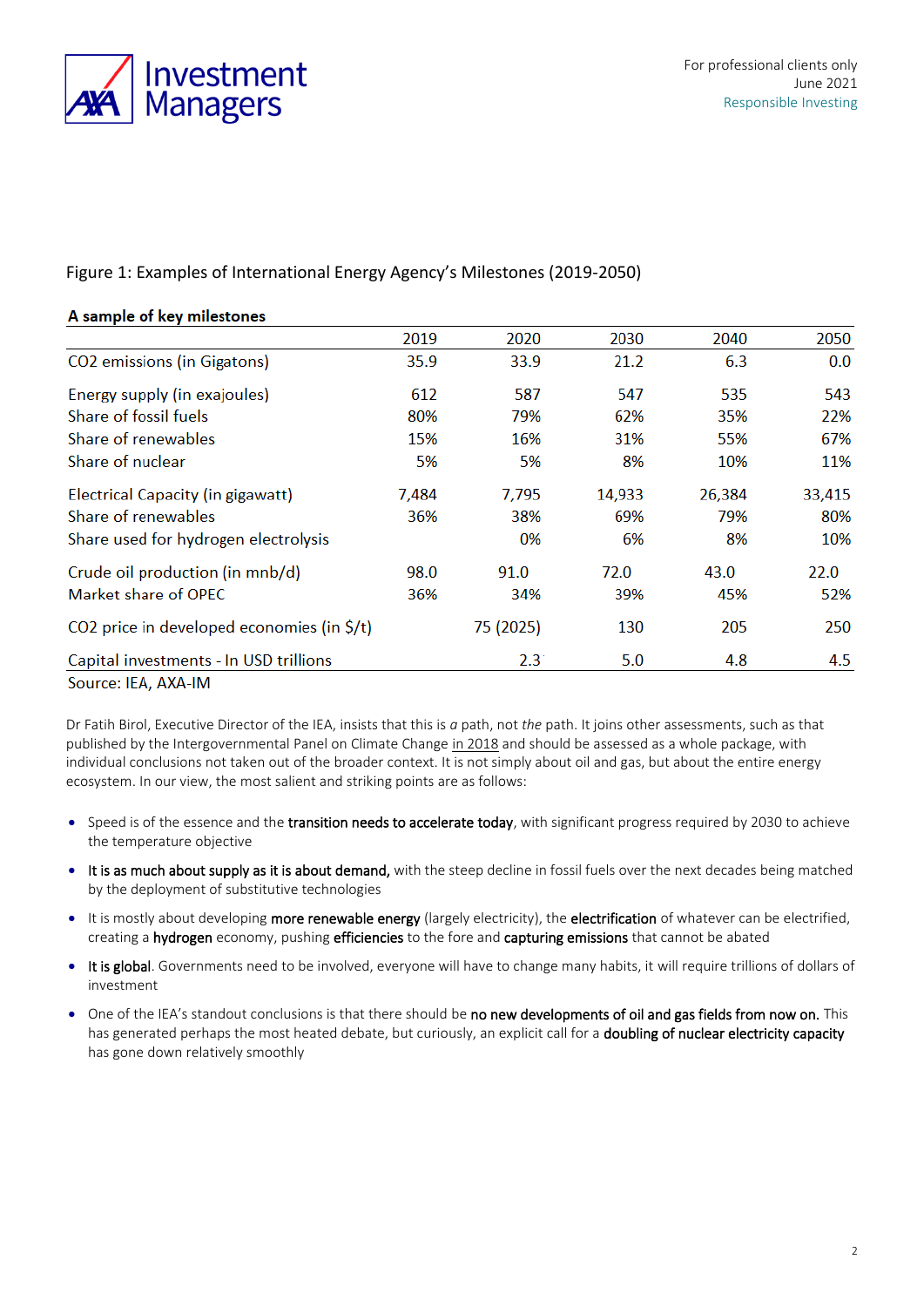



## Figure 2: The IEA's Net Zero Emissions by 2050 (NZE) scenario

*Source: IEA. Note: 'Low-emissions' includes the use of fossil fuels with carbon capture, utilisation and storage (CCUS) and in non-energy uses*

If the IEA's scenario is to become a reality, we think it will first face many hurdles. As with every proposed pathway to net zero/+1.5°C it will require sustained, global political and societal support as well as the large-scale reallocation and deployment of capital. Beyond that, the IEA report makes clear how essential it is that everything is done in parallel, given multiple mutual dependencies.

For instance, a high cost of carbon is an absolute necessity to deploy many technologies; the growth of hydrogen is connected to the growth and declining cost of renewable electricity; the decline in gasoline demand is linked to the penetration of electric vehicles that itself is linked to the development of a charging infrastructure and further improvement in battery technologies.

Indeed, one of the crucial findings from the IEA is that some 46% of the technologies needed – in batteries and much else besides – are simply not yet ready and must be matured, industrialised, or even invented.

And perhaps the ultimate hurdle to clear lies in the tremendous ubiquity of fossil fuels. In the spring of 2020, when economies stalled as the COVID-19 pandemic raged, oil demand fell by "only" 25%. Even at what felt like a standstill for so many of us, the turbines were still whirring, the boilers still running, the emissions still escaping.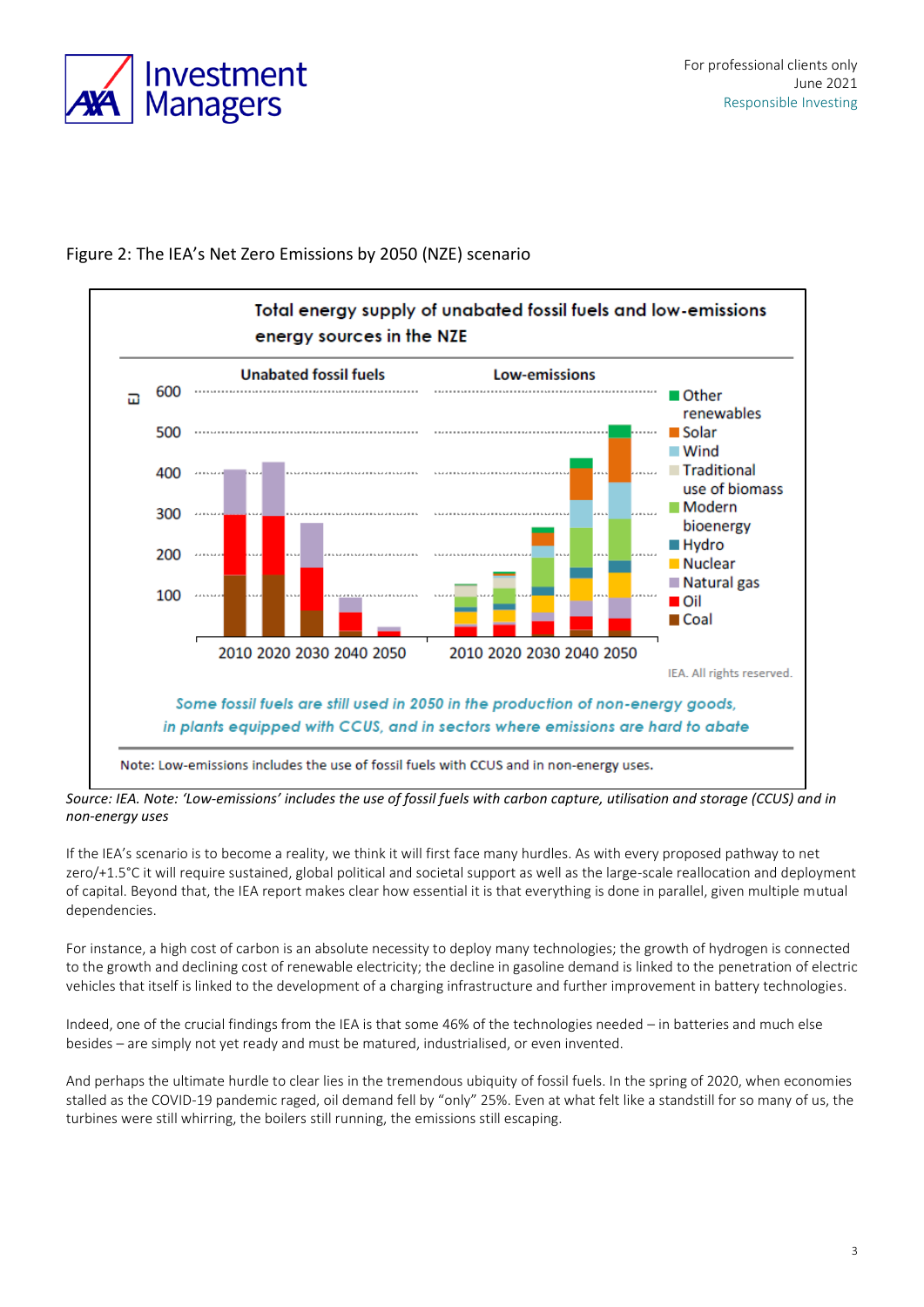



For AXA IM, and for all investors, the IEA report spotlights risks and opportunities. Many business models will be disrupted and may be rendered obsolete. Companies, even countries, will have to rethink their role in the energy ecosystem, and not all will come out healthy. Rules and laws will combine with social pressure to influence and oblige those entities to act. It is not, however, all doom and gloom. Opportunities abound already and more lie on the net zero pathway, be it in new clean technologies or new business models. Investors must carefully pick their way through this minefield if they are to deliver performance alongside sustainable climate solutions.